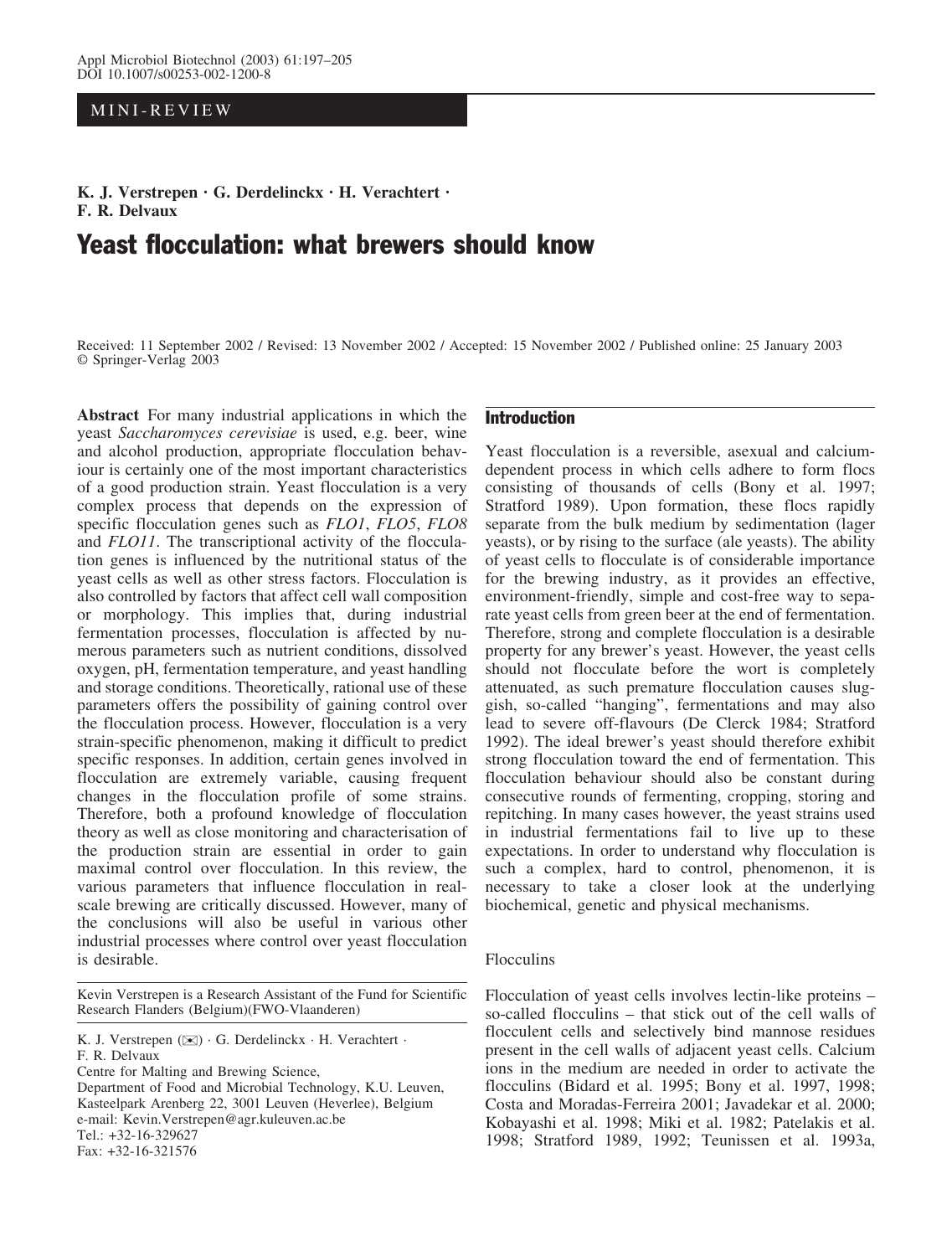198



Fig. 1 The lectin model for flocculation. Lectin-like proteins (socalled "flocculins") stick out of the cell wall of flocculent cells and selectively bind to cell-wall mannose residues of adjacent cells. Calcium ions are needed in order to activate the flocculins

1993b, 1995; Van der Aar et al. 1993) (Fig. 1). Since the mannose residues are always present in the cell walls of both nonflocculent and flocculent cells, the critical factor for flocculation is clearly the presence or absence of the flocculins. Flocculation is inhibited by mannose in the growth medium, presumably because free mannose occupies the flocculin binding sites so that they can no longer bind the mannose residues of other cells. For some yeast strains, flocculation is inhibited not only by mannose, but also by glucose, sucrose and maltose. This latter flocculation phenotype, designated NewFlo, is often found in brewer's yeasts, while flocculation of most laboratory strains is inhibited only by mannose (Flo1) phenotype) (Sieiro et al. 1995; Stratford and Assinder 1991). In addition to the well known Flo1 and NewFlo flocculation phenotypes, other flocculation types have been described, suggesting that some yeast strains may flocculate through mechanisms different from the lectin model. For example, in some yeast strains, flocculation seems to be insensitive to mannose addition (Bossier et al. 1997; Masy et al. 1992; Nishihara et al. 2002). In addition, the work of Straver et al. suggests that, in some cases, flocculation is not only solely dependent on the presence of flocculins, but also requires agglutinins and/ or fimbriae-like structures (Straver and Kijne 1996; Straver et al. 1993, 1994a, 1994b; Van der Aar et al. 1993). Interestingly, the co-flocculation of flocculent and non-flocculent yeasts (Nishihara et al. 2000) and even coflocculation of bacteria and S. cerevisiae is established through lectin-like bonds similar to those of "pure" yeastyeast flocculation (Lievens et al. 1994; Peng et al. 2001a, 2001b; Van den Bremt et al. 1997a, 1997b).

#### Genetic regulation

Like any other protein, flocculins are encoded by specific genes, the so-called FLO genes. The best-known flocculation gene is FLO1, a dominant gene situated at the right arm of chromosome 1. The 4.6 kb open reading frame of FLO1, which includes a large number of repetitive sequences in its central part, encodes a large (1,537 aa) Ser/Thr-rich protein (Flo1p) (Teunissen et al. 1993a, 1993b; Watari et al. 1989, 1994b). Other important FLO genes are FLO2 and FLO4, which are in fact alleles

(copies) of FLO1, and the genes FLO5 and FLO9, which are highly homologous to *FLO1* (Russel et al. 1980; Sieiro et al. 1997). Expression of *FLO1* and its homologues causes flocculation of the Flo1 phenotype. Interestingly, lager yeasts also contain a copy of the so-called Lg-FLO1, which is not found in ale yeasts. It is believed that Lg-FLO1 encodes a flocculin that binds both mannose and glucose, and is therefore responsible for the NewFlo phenotype of most brewer's yeasts (Kobayashi et al. 1995, 1998; Sato et al. 2002). FLO8 encodes a transcriptional activator of FLO1 and FLO9. In addition, Flo8p also activates *FLO11/MUC1*, a gene involved in filamentous growth, and STA1, encoding extracellular glucoamylase. Interestingly, the FLO11 gene is subjected to multiple genetic regulation cascades, including the cAMP/PKA and MAP kinase pathways, suggesting a highly specific physiological role for Flo11p (Gagiano et al. 1999a, 1999b; Kobayashi et al. 1996, 1999; Pan and Heitman 1999; Robertson and Fink 1998; Rupp et al. 1999; Tamaki et al. 2000; Yamashita and Fukui 1983).

When these FLO genes become active, flocculins are formed and flocculation can take place (Stratford 1992). Thus, any factor that causes the cells to activate their FLO genes may in fact trigger flocculation (Bidard et al. 1995; Bony et al. 1998; Stratford 1992; Teunissen et al. 1995). Unfortunately, the situation is more complex than this. Firstly, the FLO family consists of several different FLO genes, each of which may be regulated through different complex mechanisms and therefore may be induced (or repressed) by different factors (Teunissen et al. 1993a, 1995). Secondly, the FLO gene family is very unstable, causing great differences in the flocculation profile and response between different yeast strains and even between different generations of a specific yeast strain (Reboredo et al. 1996; Sato et al. 2001, 2002; Watari et al. 1999). Thirdly, flocculation is not only a biochemical process, but also implies physical interaction: cells need to collide in order to bind to each other. Therefore, factors that influence these cell-cell interactions also play an important role, even if they do not influence the activity of the FLO genes. More specifically, factors that raise the collision frequency between cells, e.g. agitation of the growth medium, may promote flocculation. Factors that increase the hydrophobic character of the yeast cell walls (cell-surface hydrophobicity) or factors that decrease the repulsive negative electrostatic charges in cell walls (cellsurface charge) are also known to cause stronger flocculation, presumably because they facilitate cell-cell contact (Stratford 1992; Straver et al. 1993).

Factors influencing flocculation can therefore be divided into three groups: the genetic background of the strain, environmental factors that influence FLO gene expression and Flo protein activation, and factors that act upon the physical interactions between yeast cells (Fig. 2). Theoretically, by adapting these factors, brewers may be able to gain control over the flocculation behaviour of their yeast. However, in practice things appear to be quite complicated.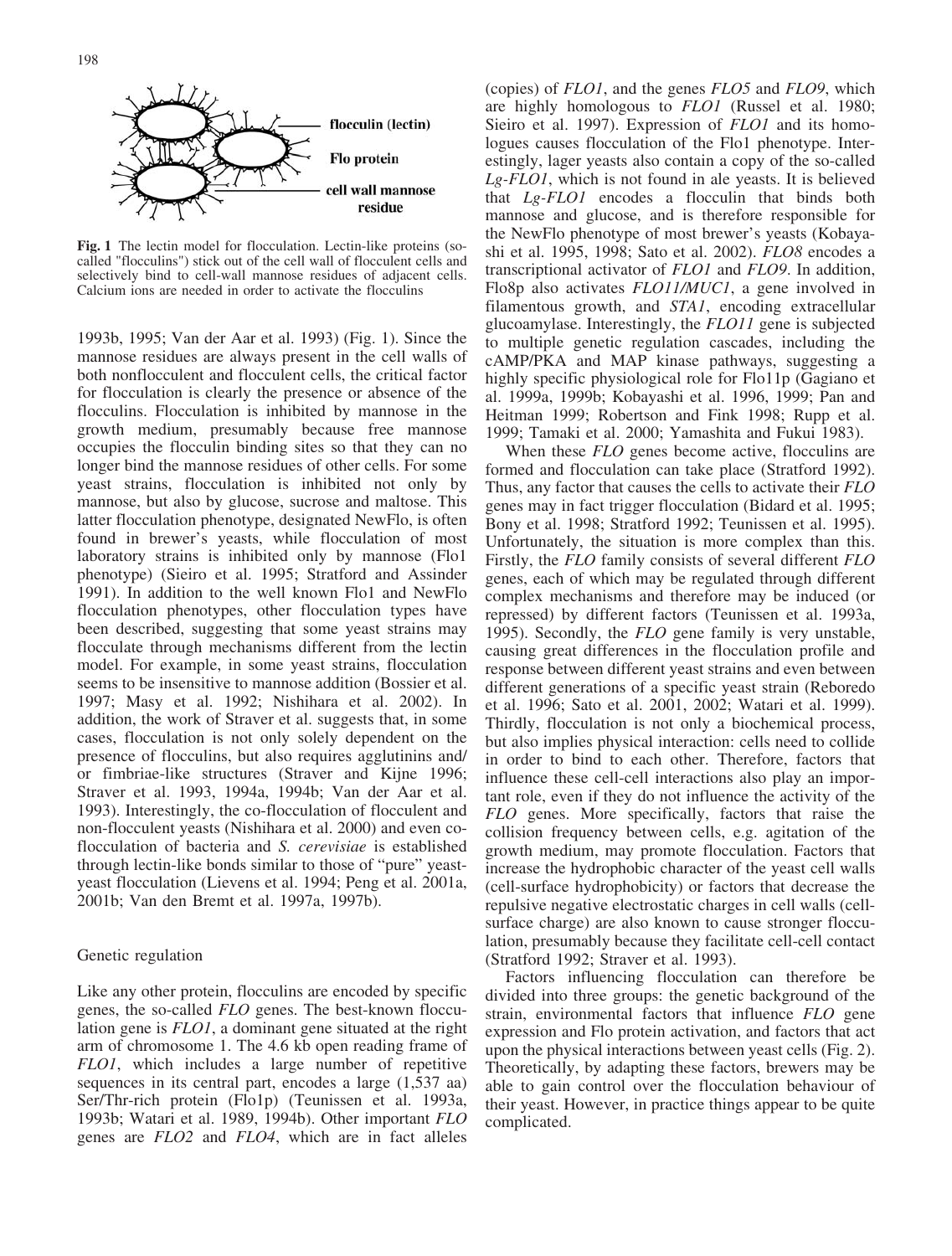

Fig. 2 Factors affecting flocculation. Three categories of factors can be distinguished according to their mode of action. Of course, some factors act through more than one mechanism

#### Factors that affect flocculation: a practical viewpoint

Many studies have focussed on different factors that may affect flocculation. However, the conclusions are complex and in some cases even unclear. In addition, different studies often lead to contradictions, indicating that the flocculation behaviour is highly strain-specific and depends on multiple factors. While some yeast strains show constitutive flocculation and other strains are completely non-flocculent under all circumstances, most brewer's yeasts flocculate under specific conditions (Dengis and Rouxhet 1997; Stratford 1992).

Nutrients and growth factors

It is generally accepted that flocculation in brewer's yeast is induced by nutrient starvation and/or stress conditions (Stratford 1992). Of course, in the case of NewFlo yeast strains, the absence of glucose, sucrose and maltose in the growth medium is an absolute prerequisite for flocculation, as these sugars block the NewFlo flocculin binding sites and thus inhibit flocculation. Nutrient starvation may also directly induce FLO genes in both NewFlo- and Flo1-type strains. It has been reported that FLO1 is repressed by the Tup1-Ssn6 general corepressor complex (Fleming and Pennings 2001; Lipke and Hull-Pillsbury 1984; Smit et al. 1992; Smith and Johnson 2000; Stratford 1992; Teunissen et al. 1993a, 1995). The Tup1 and Ssn6

proteins are known to be involved in glucose repression in a wide variety of eukaryotes, including yeast (for a review see Smith and Johnson 2000). In addition, the promoter region of FLO1 contains a putative GCN4-box at position 268 (Teunissen et al. 1993a). This sequence may repress FLO1 expression under high nitrogen conditions. Several authors have indeed found that flocculation is triggered by carbon and/or nitrogen starvation and that addition of these compounds to the growth medium delays flocculation (Barton et al. 1997; Smit et al. 1992; Soares and Mota 1996; Soares et al. 1994; Stratford 1992). Therefore, it might be possible to adapt the time of flocculation onset by changing the wort carbon and/or nitrogen content. This hypothesis is contradicted by Kempers et al. (1991) and Straver et al. (1993), who showed that supplementation of wort with amino acids (up to twice the concentration normally found in wort) and maltose did not change the flocculation behaviour of the lager strain tested. However, these authors also remarked that, apart from the flocculation, yeast growth rate and maximal cell mass were also unaffected by these supplementations. This may indicate that under the specific conditions used, nitrogen levels in the unsupplemented wort were already relatively high so that extra nitrogen addition had no effect. Apart from nitrogen addition, the supplementation of glucose to the fermenting wort may also delay early flocculation. But of course, high glucose levels – especially at the end of fermentations – are unacceptable as this will most likely inhibit further maltose uptake and thus cause incomplete attenuation.

Apart from carbon and nitrogen addition, Straver et al. (1993) also tested the influence of vitamin and trace elements, but again no significant changes in flocculation behaviour were detected.

### Oxygen content

In the case of NewFlo strains, flocculation onset often coincides with the arrest of cell growth. It was found that, upon pitching, cells rapidly lose their flocculation ability during the lag phase. No flocculation can be monitored during the exponential growth phase, but as soon as the cells stop dividing, flocculence gradually reappears (Soares and Mota 1996; Straver et al. 1993). As the oxygen content of the pitching wort is a major determinant of cell growth, Straver et al. (1993) investigated whether the timepoint at which cells start to flocculate could be altered by modifying the initial wort oxygen content. It was found that poor wort aeration resulted in early and incomplete flocculation, while normal saturation with oxygen both delayed and intensified flocculation. Remarkably, the poor growth and flocculation characteristics of yeast grown in de-aerated medium could be restored by addition of ergosterol and oleic acid to the medium. This indicates that oxygen probably does not act directly on flocculation, but rather indirectly through its importance for the synthesis of unsaturated fatty acids and sterols (Straver et al. 1993).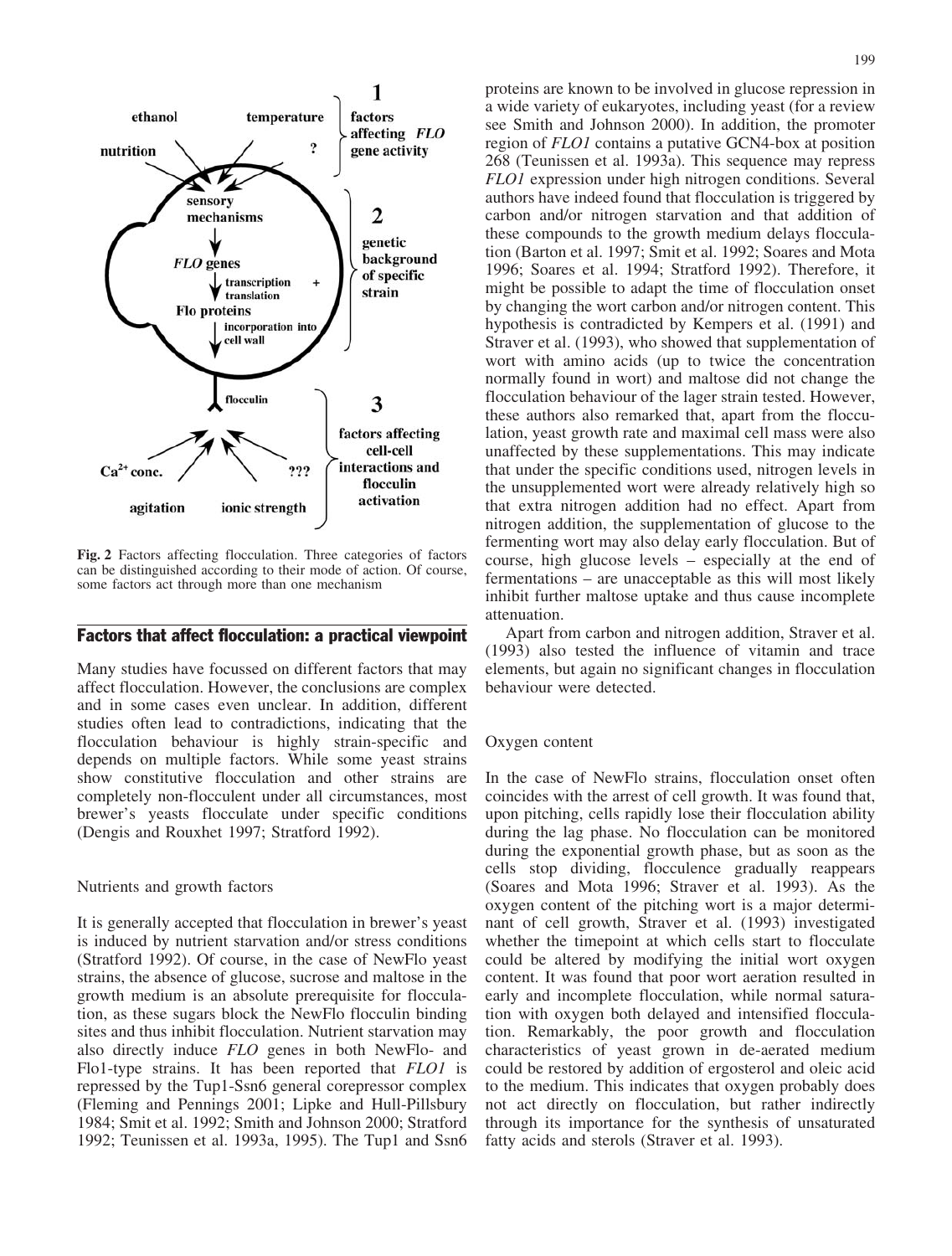# Temperature and pH

Temperature and pH have long since been recognised as important factors for yeast flocculation. Before it became clear that flocculation is the result of the binding of flocculins to cell-wall mannans, it was believed that high acidity caused a lowering of the negative cell-surface charge, so that the electrostatic repulsion between cells disappeared, thereby allowing cell-cell contact and flocculation (for a review, see Stratford 1992). More recent studies showed that flocculation can occur between pH 1.5 and 9, clearly indicating that pH is not the dominant factor causing flocculation. This does not mean that pH is of no importance whatsoever. Indeed, it has been shown that yeast flocculation is optimal in slightly acid conditions, with pH values ranging from 3.5 to 5.8 (Jin and Speers 2000; Jin et al. 2001; Soares et al. 1994; Stratford 1992). Surprisingly, some strains tend to flocculate better at higher pH values, indicating that the influence of pH on flocculation is more complicated than the lowering of cell-surface charge. It has been suggested that the flocculins may be inactive at certain pH values due to conformational changes that occur when the electrostatic charge of surface proteins changes (Jin and Speers 2000; Jin et al. 2001; Soares et al. 1994). Another possible explanation for the induction of flocculation by changes in the pH is that the pH of the medium might directly influence FLO gene activity. However, the pH optimum for flocculation seems to be highly strain-dependent, so that no general conclusions can be drawn.

As with pH, the influence of culture temperature on flocculation is rather ambiguous. Some reports state that there is little or no effect of temperature on the flocculation behaviour as long as the temperature remains within the physiological range  $(15-32^{\circ}\text{C})$  (Stratford 1992). At higher temperatures  $(>60°C)$ , yeast flocs are dispersed, a phenomenon of little practical importance known as "floc melting".

However, numerous other studies indicate that the flocculation behaviour of industrial yeast strains varies markedly with temperature. Jin et al. (Jin and Speers 2000; Jin et al. 2001) found that flocculation of the NewFlo lager strain LCC125 varied between 24.1% at 5<sup>o</sup>C to 66.8% at 25<sup>o</sup>C. Other research confirmed that the flocculation of lager strains is optimal above  $10^{\circ}$ C, and decreases dramatically below 5°C (Gonzales et al. 1996). In other cases, flocculation is repressed at  $25^{\circ}$ C, and cells sediment optimally at lower (5°C) temperatures (Garsoux et al. 1993; Stratford 1992). These contradicting results clearly indicate the strain-specificity of flocculation, as well as the importance of secondary factors that are not always known or controllable.

## Ethanol content

It has been reported that ethanol induces and/or enhances flocculation. On the other hand, Kamada and Murata found that ethanol inhibits flocculation (Kamada and

Murata 1984), indicating that the influence of ethanol is strain-dependent, as was indeed proven by D'Hautcourt and Smart (1999). The mechanisms through which ethanol exerts its influence on flocculation are still unclear, although it has been suggested that ethanol may act upon cell wall conformation and surface charge (Jin and Speers 2000). In addition, Jin et al. (2001) reported a slight increase of cell-surface hydrophobicity with increasing ethanol concentrations. Another possibility is that stress factors such as high ethanol concentrations may induce the FLO genes through the numerous stressresponsive heat-shock elements that are found in the promoter region of these genes (Teunissen et al. 1993a).

### Cellular size and age

Genealogically older yeast cells (cells that have produced a number of daughter cells) tend to flocculate earlier and more intensely than their younger counterparts. There are several reasons for this difference. Firstly, young "virgin" daughter cells do not have flocculins in their cell walls (Soares and Mota 1996). Secondly, and more importantly, genealogically older cells tend to be larger than younger cells, and their cell walls are more hydrophobic and "wrinkled" than those of young cells (Barker and Smart 1996; Jin et al. 2001; Powell et al. 2000; Smart 1999). The wrinkled surfaces may facilitate cell-to-cell adhesion and thus favour flocculation (Barker and Smart 1996). Additionally, older cells seem to display an increased resistance to mechanical separation of mother and daughter cells, so that mother and daughter often stay attached to each other for a longer time. These linked cells possibly provide nuclei for floc formation, explaining why older yeast populations show increased flocculation (Barker and Smart 1996).

Another aspect related to cellular size (and thus genealogical age) is cell sedimentation. Indeed, even when no flocculation occurs, yeast cells gradually sediment in the growth medium. This is because the cellular size and density of yeast cells prevents them from staying suspended due to Brownian motion (Stratford 1992). Of course, the sedimentation rate is very slow, especially when the medium is agitated, for example by gas bubbles formed during fermentation. The sedimentation rate is also dependent on the particle size; according to Stoke's law, larger particles sediment more rapidly (which is why yeast flocs sediment very fast compared to single cells). But this also implies that larger yeast cells will sediment faster than smaller cells. Therefore, older yeast cells will sediment more rapidly from the medium than younger, smaller cells (Barker and Smart 1996; Stratford 1992). While this does not have an important direct effect on brewery fermentations, there are some indirect consequences related to the difference in flocculence and sedimentation rate of older yeast cells (see below).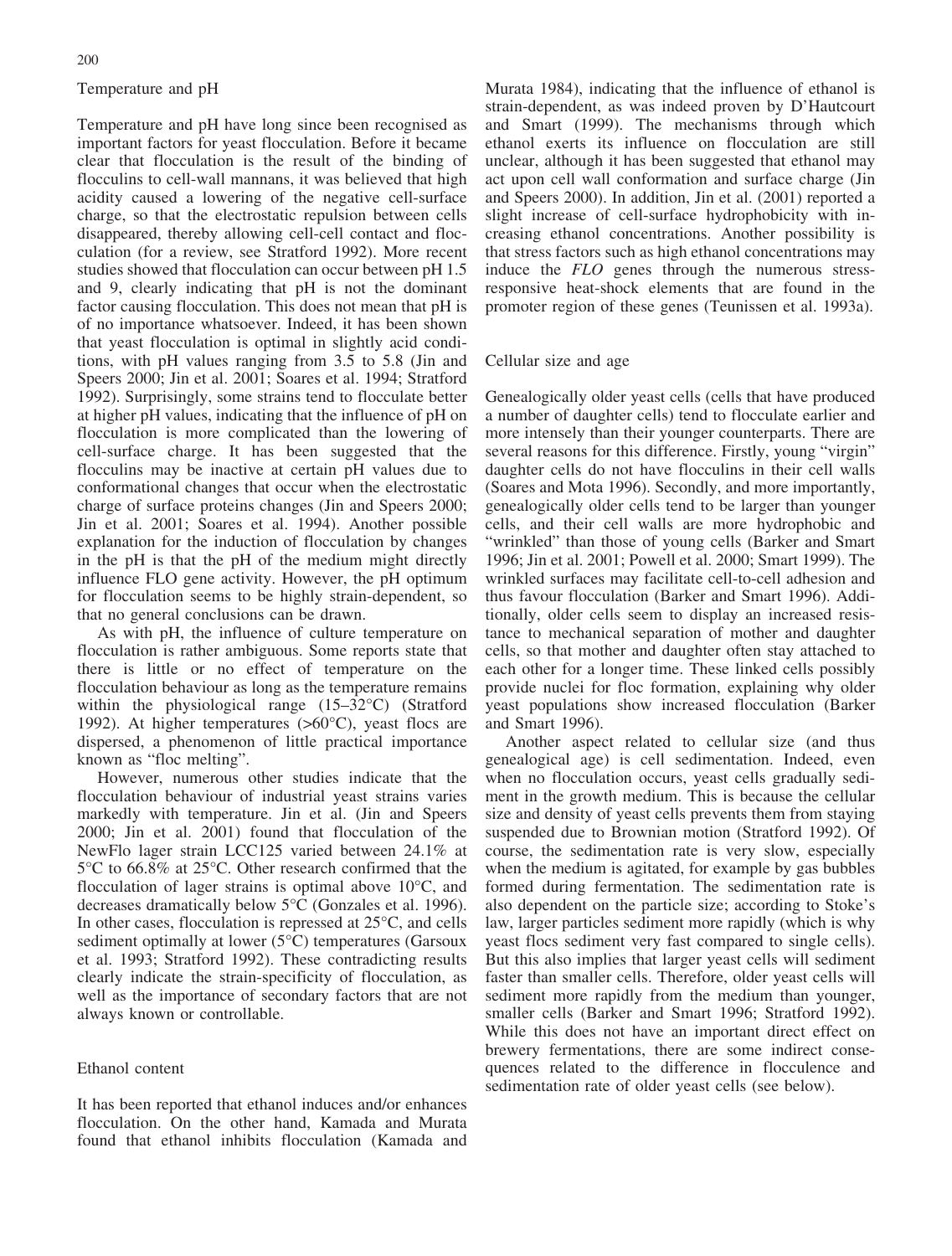It is known that yeast handling (pitching, cropping and storing, and the repetition thereof) can have pronounced effects on the flocculation profile. The most important factor is probably yeast storage, as the conditions in which yeast slurries are stored between consecutive fermentations influence the physiological state, overall fermentation performance and flocculation behaviour. Rhymes and Smart (2001) found that storage of the ale yeast NCYC2593 at high temperatures (25°C) and under regular agitation (shaking at 120 rpm) resulted in a significant increase in flocculation percentage. This increase in flocculence was independent of yeast starvation during storage, but when the yeast was not agitated during storage, the effect of storage at  $25^{\circ}$ C on flocculation was negligible. Storage at lower temperatures (4°C or 10°C) resulted in a reduced flocculation, independently of yeast agitation and starvation. Again, the effects of storage on yeast flocculation were highly strain-specific (Rhymes and Smart 2001). In addition to storage conditions, any treatment prior to pitching can also affect flocculation. For example, it has been shown that intensive acid washing may in some cases reduce flocculence, probably due to changes in the yeast cell wall. Strain-specific differences in cell-surface hydrophobicity, charge and conformation as a consequence of acid washing have indeed been monitored (Wilcocks and Smart 1995).

In addition to yeast storage and treatment, the specific manner of cropping can also have a significant effect on flocculation, especially when the yeast is cropped from the bottom of the fermenter, as is the case in most of today's breweries. The yeast sediment from which the cropping is made at the end of fermentation is not homogenous: older and/or more flocculent cells will sediment earlier, resulting in an enrichment of these cells near the bottom and middle part of the cone. Similarly, young and/or non-flocculent and weakly flocculent cells will be found mostly in the top layers of the yeast sediment (Deans et al. 1997). Therefore, serial cropping and repitching of discrete layers from such a yeast sediment may lead to selection for more flocculent and older cells, or for non-flocculent and younger cells. In practice, when more flocculent cells are needed, the yeast in the mid-part of the crop should be cropped for subsequent pitching (Quain et al. 2001). A rational approach to cropping may therefore offer an easy way to manage yeast flocculation in consecutive fermentations.

Jin et al. (Jin and Speers 2000; Jin et al. 2001) found that the pitching rate significantly affected the flocculation rate of the LCC125 NewFlo-type ale yeast; the flocculation rate gradually increased from 58% to 71% when the pitching concentration was changed from 1.5 to 15 million cells/ml. Of course, as the pitching rate has severe effects on fermentation speed and beer quality, in practice initial cell concentrations are normally limited to between 8 and 20 million cells/ml (equivalent to 0.5–1 kg

yeast slurry/hl). Therefore, varying the pitching rate may only offer a very limited way to change the flocculation behaviour.

#### Generation number

In addition to the pitching rate, the number of serial cropping, storage and repitching cycles (corresponding to the so-called "generation number") also has an influence on flocculation. It was reported that in the case of an ale strain, flocculence shifted from 50% in the first generation to 100% after 9 consecutive cropping and repitching cycles. Flocculence then stayed constant for 14 generations, after which the flocculation behaviour became very unstable, with flocculence ranging between 0 and 82% (Smart and Whisker 1996). Similar trends were monitored for a lager yeast (Texeira et al. 1991). The reason for the variation in flocculation profiles is still unclear, but it has been suggested that physiological stress may be responsible for changes in properties of the yeast cell wall (Smart and Whisker 1996). In addition, prolonged cultivation may also lead to genotypic variability causing changes in the genetically determined flocculation profile of a particular strain.

In this context, it must be stressed that many flocculation genes are particularly unstable. The FLO genes show exceptionally high mutation frequencies, probably due to their numerous internal sequence repeats and their chromosomal position near the telomeres – known to be a hot-spot for genetic recombination (Sato et al. 2001, 2002; Verhasselt and Volckaert 1997; Watari et al. 1999). Different research groups have reported that genetic alterations in the FLO1, Lg-FLO1 and FLO5 genes occur at unusually high frequencies in both haploid laboratory strains and commercial brewer's yeasts (Jibiki et al. 2001; Sato et al. 2001, 2002; Watari et al. 1999; A. Teunissen, personal communication). A long-term study of brewing yeasts used in production plants revealed that, among the many properties of yeast that are relevant for beer brewing, flocculation is the most variable. For this study, 22 production strains derived from one common ancestor strain, but used for production in different plants, were analysed and compared to the analysis of the parental strain kept at  $-70^{\circ}$ C. The strains in the different plants had been used for periods ranging from 1 to 18 years, in standard storage conditions and with frequent propagation. After analysis, it was shown that 10 of the 22 strains showed a severe reduction of flocculence, which could be linked to genetic alterations (Sato et al. 2001).

As the most common mutations in the FLO genes are complete or partial deletions, genetic alterations usually result in decreased flocculation. Apparently, the common industrial fermentation process selects for low-flocculent yeast, so that the low-flocculent mutant strain soon outgrows the parental flocculent cells (Gilliand 1978; Heggart et al. 1999; Sato et al. 2001, 2002; Watari et al. 1999). While variations in flocculence caused by physiological and environmental factors are usually reversible,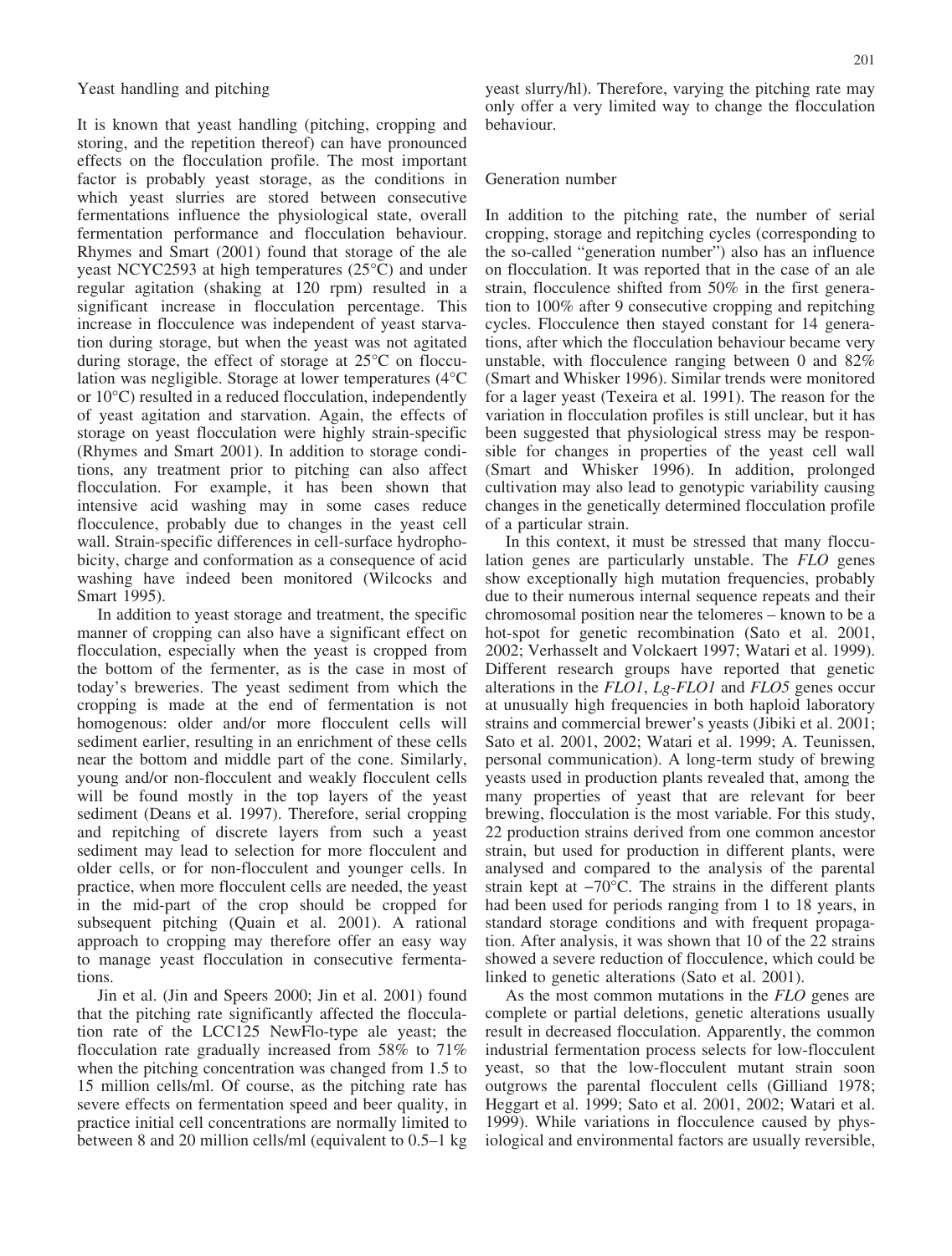genetic alterations are not. It is therefore advisable to store the original production strain in glycerol at  $-70^{\circ}$ C (ultrafreezer) or  $-196^{\circ}$ C (liquid nitrogen) so that the original, flocculent strain can be propagated whenever the current production strain fails to flocculate sufficiently.

### Premature flocculation caused by barley compounds

Several authors have reported that fermentation of wort produced from certain malt batches leads to premature yeast flocculation. This premature flocculation is caused by the presence of the so-called "premature yeast flocculation-inducing factor" (PYF), a complex and very stable carbohydrate or protein fraction that is extracted from malt husks during the brewing process (Herrera and Axcell 1989; 1991a, 1991b; Nakamura et al. 1997). The biochemical background of the formation and mode of action of PYF is not yet fully understood. However, it has been suggested that PYF is produced by barley grains as a response to microbial growth during the steeping process. It is therefore speculated that this factor may belong to a class of antimicrobial agents and that its formation can be minimised by reducing the numbers of certain microorganisms during malting (Axcell et al. 2000). A useful predictive test that allows PYF-containing barley batches to be identified was described by Nakamura et al. (1997).

## Measuring and predicting flocculation

Numerous methods have been described to measure flocculation. Flocculence can be measured on the basis of four different criteria: bond strength, morphology, extent of sedimentation and rate of sedimentation (Stratford and Keenan 1988). Bond strength can be estimated after deflocculation by mannose addition (Eddy 1955), thermal deflocculation (Taylor and Orton 1978) or by the so-called "critical cell density method" (Miki et al. 1982). Floc morphology is not suitable for quantification, but yeast floc morphology and floc size can be used to assess flocculation (Gilliand 1951; Johnston and Reader 1983; Stewart and Russel 1986; Stratford 1992).

However, the majority of current protocols (including the method recommended by the ASBC) to quantify flocculation are based on the Helm's sedimentation test (Bendiak et al. 1996; Helm et al. 1953). These tests are based on counts of free cells in a flocculating culture, which are compared to the total cell number (before flocculation or after deflocculation). The flocculation percentage is then given by the formula:  $[1-(\text{free cells})]$ total cells)] x100%. In many cases, the time course of flocculation is also monitored, so that both the extent and rate of flocculation are measured in one test. Of the many different variations and improvements of the sedimentation test, that described by D'Hautcourt and Smart (1999) is especially interesting because this method is optimised for NewFlo brewing yeasts in beer medium. Of course, the different variations of the Helm's test can generate

(slightly) different results. In most cases however, extremely flocculent laboratory strains (Flo1 phenotype) will show 90–100% flocculation, while most industrial brewer's yeasts (NewFlo type) show flocculation in the range of 40–90% toward the end of fermentation. The common nonflocculent laboratory yeast strains exhibit Helm's flocculation rates between 0 and 15%.

A very interesting new method of predicting the flocculation properties of lager yeasts was described recently by Jibiki et al. (2001). These authors have developed a method based on PCR (polymerase chain reaction) amplification of the FLO5 gene. It was found that the length of the PCR product correlates with the flocculence of the strain (or subclone). The method has been used successfully for the early detection of nonflocculating mutants of some 30 different lager yeast strains. However, it has not been extensively tested in different industrial brewing plants, so its practical usefulness remains uncertain. Another new procedure to screen yeast for flocculation performance was proposed by Mochaba et al. (2001). These authors suggest that the sensitivity of yeast flocs to the plant lectin concanavalin A may be a good predictive assay to select yeast slurries with suitable flocculation characteristics.

# Genetic engineering

Since expression of the dominant flocculation genes FLO1, FLO5, FLO9 and Lg-FLO1 results in strong flocculation, the controlled expression of these genes may allow controlled flocculation. The first attempt to alter and control yeast flocculation through genetic modification was described by Barney et al. (1980), who introduced a large piece of chromosomal DNA derived from a flocculent strain, including the ADE1 and FLO1 genes, into a non-flocculent strain. The mutants showed constitutive flocculation and were therefore unsuitable for brewing purposes. Later, other more sophisticated methods using yeast plasmids were applied to introduce the FLO1 gene, under the control of the constitutive ADH1 promoter, into a nonflocculent strain (Ishida-Fujii et al. 1998; Watari et al. 1990, 1994a). However, as this again resulted in a constitutive flocculation phenotype, the transformed yeast strains were of no practical interest for the brewing industry. Verstrepen et al. (1999; 2001b) described the transformation of a non-flocculating yeast strain that brings the chromosomal FLO1 gene under transcriptional control of the late-fermentation HSP30 promoter. The transformed yeast cells showed a stable, strong flocculation phenotype toward the end of fermentation, thereby demonstrating that genetic modification can indeed be used to adapt the flocculation behaviour of weakly flocculent yeast. Moreover, as a special strategy was used to avoid the introduction of any foreign, nonyeast DNA, the transformants were in fact self-cloning strains rather than true genetically modified organisms. Self-cloning organisms are not restricted by some of the laws and guidelines regulating the use of genetically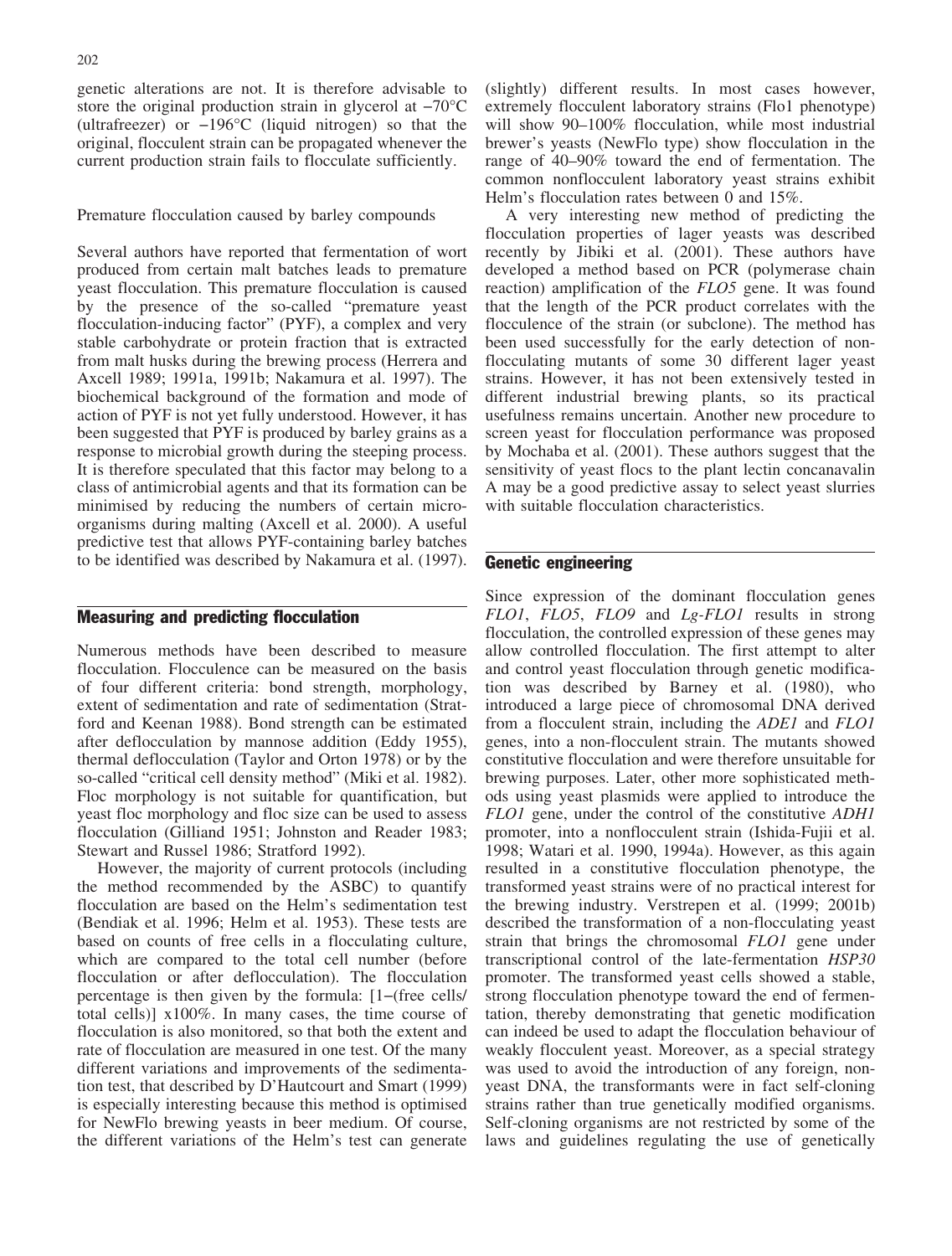modified organisms, and it is therefore expected that selfcloning strains may offer an easier way to obtain permission for industrial use. In the future, genetic modification may offer a valuable method to cure imperfect flocculation profiles of some brewer's strains. However, at present, genetically modified organisms are not yet accepted by the general public, so that industrial application still remains difficult (Hammond 1991, 1995; Pretorius 2000; Verstrepen et al. 2001a).

### Conclusions

Flocculation is certainly one of the most intriguing and industrially important characteristics of brewer's yeast. However, the complexity and the highly strain-dependent character of flocculation makes it difficult to control the process. Of the many parameters that are known to influence flocculation, and thus offer possibilities to steer yeast sedimentation, only a few can be readily used in industrial brewing practice. Parameters such as wort sugar and oxygen content, fermentation temperature, ethanol concentration and pitching rate can be changed only slightly as they not only have an effect on flocculation, but also on other fermentation characteristics and thus on beer quality. Of course, this does not mean that they cannot be useful in certain cases. Genetic engineering may provide the ultimate way to fit the yeast properties to the brewer's demands. But as (a minority of) the public still is rather suspicious about the use of genetically modified organisms in the food industry, the large-scale implementation of genetically modified yeasts in the brewery is not yet possible.

Today, the most promising manner in which to control yeast flocculation may lie in carefully thought out yeast handling and management. Optimal yeast cropping and storage between successive fermentations may prove the key to flocculation control. However, the most important issue to keep in mind is the extremely high genetic instability of flocculation properties. It is therefore extremely important to store the original production strain at temperatures preventing genetic alterations. When the production strain shows an unwanted and irreversible decrease in flocculence, the most convenient way to overcome the problem may be to propagate a new yeast batch starting from the optimally stored master strain.

Acknowledgements The authors wish to thank Dr. F. Bauer, Prof. I.S. Pretorius, Prof. J.M. Thevelein and Prof. J. Winderickx for the many fruitful discussions on yeast flocculation. K.J. Verstrepen wishes to thank the Fund for Scientific Research Flanders (FWO-Vlaanderen) for the financial support of his work.

# References

Axcell BC, Van Nierop S, Vundla W (2000) Malt induced premature flocculation of yeast. In: Abstracts, World Brewing

Congress, Orlando, Fla., 29 July–2 August 2000. ASBC St. Paul, Minn., pp 69

- Barker MG, Smart KA (1996) Morphological changes associated with the cellular ageing of a brewing yeast strain. J Am Soc Brew Chem 54:121–126
- Barney MC, Jansen GP, Helber GR (1980) Use of genetic transformation for the introduction of flocculence into yeast. J Am Soc Brew Chem 38:71–74
- Barton AB, Bussey H, Storms RK, Kaback DB (1997) Molecular cloning of chromosome I DNA from Saccharomyces cerevisiae: characterization of the 54 kb right terminal CDC15-FLO1- PHO11 region. Yeast 13:1251–1263
- Bendiak D, Van der Aar P, Barbero F, Benzing P, Berndt R, Carrick K, Dull C, Dunn S, Eto M, Gonzalez M, Hayashi N, Lawrence D, Miller J, Phare K, Pugh T, Rashel L, Rossmore K, Smart KA, Sobczak J, Speers A, Casey G (1996) Yeast flocculation by absorbance. J Am Soc Brew Chem 54:245–248
- Bidard F, Bony M, Blondin B, Dequin S, Barre P (1995) The Saccharomyces cerevisiaeFLO1 flocculation gene encodes a cell surface protein. Yeast 11:809–822
- Bony M, Thines-Sempoux D, Barre P, Blondin B (1997) Localisation and cell surface anchoring of the Saccharomyces cerevisiae flocculation protein Flo1p. J Bacteriol 179:4929– 4936
- Bony M, Thines-Sempoux D, Barre P, Blondin B (1998) Distribution of the flocculation protein, Flop, at the cell surface during yeast growth: the availability of Flop determines the flocculation level. Yeast 14:25–35
- Bossier P, Goethals P, Rodrigues-Pousada C (1997) Constitutive flocculation in Saccharomyces cerevisiae through overexpression of the GTS1 gene, coding for a 'Glo'-type Zn-fingercontaining protein. Yeast 13:717-725
- Costa MJ, Moradas-Ferreira P (2001) S. cerevisiae flocculation: identification of specific cell wall proteins. Proc Congr Eur Brew Conv 24:283–290
- Deans K, Pinder A, Catley BJ, Hodgson JA (1997) Effects of cone cropping and serial re-pitch on the distribution of cell ages in brewery yeast. Proc Congr Eur Brew Conv 26:469–476
- De Clerck J (1984) Cours de brasserie, 2nd edn. Academic Press, Leuven
- Dengis PB, Rouxhet PG (1997) Flocculation mechanism of top and bottom fermenting brewing yeast. J Inst Brew 103:257–261
- D'Hautcourt O, Smart KA (1999) Measurement of brewing yeast flocculation. J Am Soc Brew 57:123–128
- Eddy AA (1955) Flocculation characteristics of yeast II: sugars as dispersing agents. J Inst Brew 61:313–317
- Fleming AB, Pennings S (2001) Antagonistic remodelling by Swi-Snf and Tup1-Ssn6 of an extensive chromatin region forms the background for FLO1 gene regulation. EMBO J 20:5219–5231
- Gagiano M, van Dyk D, Bauer FF, Lambrechts MG, Pretorius IS (1999a) Divergent regulation of the evolutionary closely related promoters of the Saccharomyces cerevisiae STA2 and MUC1 genes. J Bacteriol 181:6497–6508
- Gagiano M, van Dyk D, Bauer FF, Lambrechts MG, Pretorius IS (1999b) Msn1p/Mss10p, Mss11p and Muc1p/Flo11p are part of a signal transduction pathway downstream of Mep2p regulating invasive growth and pseudohyphal differentiation in Saccharomyces cerevisiae. Mol Microbiol 31:103–116
- Garsoux G, Haubursin S, Bilbault S, Dufour J-P (1993) Yeast flocculation: biochemical characterization of yeast cell wall components. Proc Congr Eur Brew Conv 24:275–282
- Gilliand R (1951) The flocculation characteristics of brewing yeast during fermentation. Proc Congr Eur Brew Conv 3:3557
- Gilliand R (1978) Deterioration and improvement of brewing yeast. Eur Brew Conv Monogr 5:51–65
- Gonzales MG, Fernandez S, Sierra JA (1996) Effect of temperature in the evaluation of yeast flocculation ability by the Helm's method. J Am Soc Brew Chem 54:29–31
- Hammond JRM (1991) The development of brewing processes: the impact of European biotechnology regulations. Proc Congr Eur Brew Conv 23:393–400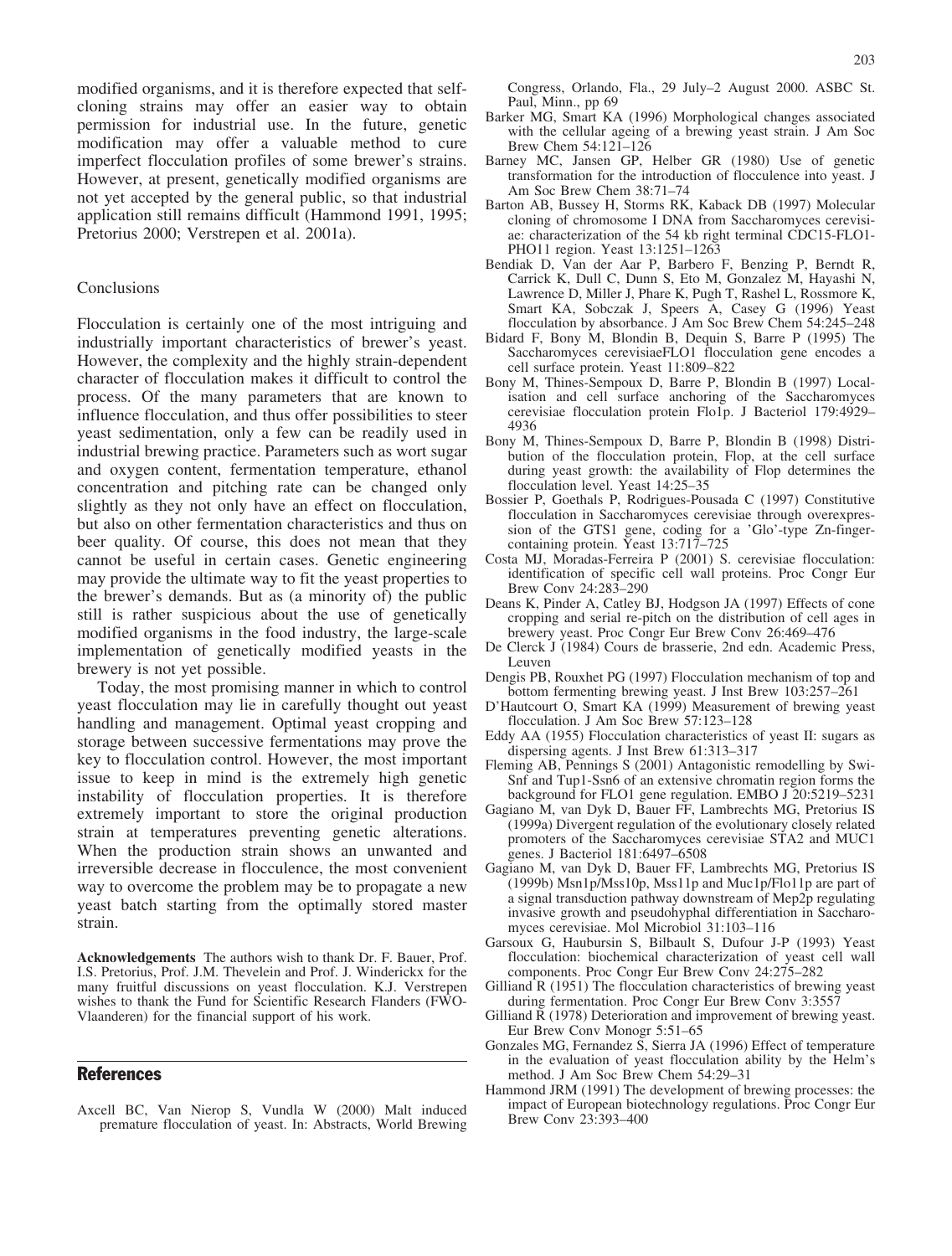- Hammond JRM (1995) Genetically-modified brewing yeasts for the 21st century. Yeast 11:1613–1627
- Heggart HM, Margaritis A, Pilkington H, Stewart RJ, Dowhanick TM, Russel I (1999) Factors affecting yeast viability and vitality characteristics: a review. Tech Q Master Brew Assoc Am 36:383–406
- Helm E, Nohr B, Thorne RSW (1953) The measurement of yeast flocculence and its significance in brewing. Wallerstein Lab Commun 16:315–325
- Herrera VE, Axcell BC (1989) The influence of barley lectins on yeast flocculation. J Am Soc Brew Chem. 47:29–34
- Herrera VE, Axcell BC (1991a) Induction of premature yeast flocculation caused by a polysaccharide fraction isolated from malt husk. J Inst Brew 97:359-366
- Herrera VE, Axcell BC (1991b) Studies on the binding between yeast and a malt polysaccharide that induces heavy yeast flocculation. J Inst Brew 97:367–373
- Ishida-Fujii K, Goto S, Sugiyama H, Takagi Y, Saiki T, Takagi M (1998) Breeding of flocculent industrial alcohol yeast strains by self-cloning of the flocculation gene FLO1 and repeated-batch fermentation by transformants. J Gen Appl Microbiol 44:347– 353
- Javadekar VS, Silvaraman H, Sainkar SR, Khan MI (2000) A mannose binding protein from the cell surface of flocculent Saccharomyces cerevisiae (NCIM 3528): its role in flocculation. Yeast 16:99–110
- Jibiki M, Ishibiki T, Yuuki T, Kagami N (2001) Application of polymerase chain reaction to determine the flocculation properties of brewer's lager yeast. J Am Soc Brew 59:107–110
- Jin Y-L, Speers A (2000) Effect of environmental conditions on the flocculation of Saccharomyces cerevisiae. J Am Soc Brew Chem 58:108–116
- Jin Y-L, Ritcey LL, Speers RAR, Dolphin PJ (2001) Effect of cellsurface hydrophobicity, charge and zymolectin density on the flocculation of Saccharomyces cerevisiae. J Am Soc Brew Chem 59:1–9
- Johnston JR, Reader HP (1983) Genetic control of flocculation. In: Spencer JFT, Spencer DM, Smith ARW (eds) Yeast genetics, fundamental and applied aspects. Springer, Berlin Heidelberg New York, pp 205–222
- Kamada K, Murata M (1984) On the mechanism of brewer's yeast flocculation. Agric Biol Chem 48:2423–2433
- Kempers J, Van der Aar P, Krotjé J (1991) Flocculation of brewer's yeast during fermentation. Proc Congr Eur Brew Conv 23:249– 256
- Kobayashi O, Hayashi N, Sone H (1995) The FLO1 genes determine two flocculation phenotypes distinguished by sugar inhibition. Proc Congr Eur Brew Conv 16:361–367
- Kobayashi O, Suda H, Ohtani T, Sone H (1996) Molecular cloning and analysis of the dominant flocculation gene FLO8 from Saccharomyces cerevisiae. Mol Gen Genet 251:707–715
- Kobayashi O, Hayashi N, Kuroki R, Sone H (1998) Region of Flo1 proteins responsible for sugar recognition. J Bacteriol 180:6503–6510
- Kobayashi O, Hiroyuki Y, Sone H (1999) Analysis of the genes activated by the FLO8 gene in Saccharomyces cerevisiae. Curr Genet 36:256–261
- Lievens K, Devogel D, Iserentant D, Verachtert H (1994) Evidence for a factor produced by Saccharomyces cerevisiae which causes flocculation of Pediococcus damnosus 12A7 cells. Colloid Surface B Biointerfaces 2:189–198
- Lipke PN, Hull-Pillsbury C (1984) Flocculation of Saccharomyces cerevisiaetup1 mutants. J Bacteriol 159:797–799
- Masy CL, Henquinet A, Mestdagh MM (1992) Flocculation of Saccharomyces cerevisiae: inhibition by sugars. Can J Microbiol 38:1298–1306
- Miki BLA, Poon NH, Seligy VL (1982) Repression and induction of flocculation interactions in Saccharomyces cerevisiae. J Bacteriol 150:890–899
- Mochaba F, Cantrell I, Vundla W (2001) The use of concanavalin A to investigate the mechanism and onset of flocculation by a brewing yeast strain. Proc Congr Eur Brew Conv 28:397–406
- Nakamura T, Chiba K, Ashara Y, Tada S (1997) Prediction of barley which produces premature yeast flocculation. Proc Congr Eur Brew Conv 26:53–60
- Nishihara H, Kio K, Imamura M (2000) Possible mechanism of coflocculation between non-flocculent yeasts. J Inst Brew 106:7– 10
- Nishihara H, Miyake K, Kageyama Y (2002) Distinctly different characteristics of flocculation in yeast. J Inst Brew 108:187– 192
- Pan XW, Heitman J (1999) Cyclic-AMP-dependent protein kinase regulates pseudohyphal differentiation in Saccharomyces cerevisiae. Mol Cell Biol 19:4874–4887
- Patelakis SJJ, Ritcey L, Speers RA (1998) Density of lectin-like receptors in the FLO1 phenotype of Saccharomyces cerevisiae. Lett Appl Microbiol 26:279–282
- Peng X, Sun J, Iserentant D, Michiels C, Verachtert H (2001a) Flocculation and coflocculation of bacteria by yeasts. Appl Microbiol Biotechnol 55:777–781
- Peng X, Sun J, Michiels C, Iserentant D, Verachtert H (2001b) Coflocculation of Escherichia coli and Schizosaccharomyces pombe. Appl Microbiol Biotechnol 57:175–181
- Powell CD, Van Zandycke SM, Quain DE, Smart KA (2000) Replicative ageing and senescence in Saccharomyces cerevisiae and the impact on brewing fermentations. Microbiology 146:1023–1034
- Pretorius IS (2000) Tailoring wine yeast for the new millennium: novel approaches to the ancient art of winemaking. Yeast 16:675–729
- Quain DE, Powell CD, Hamilton A, Ruddlesden D, Box W (2001) Why warm cropping is best. Proc Congr Eur Brew Conv 28:388–395
- Reboredo NM, Siero C, Blanco P, Villa TG (1996) Isolation and characterization of a mutant of Saccharomyces cerevisiae affected in the FLO1 locus. FEMS Microbiol Lett 137:57–61
- Rhymes MR, Smart KA (2001) Effect of storage conditions on the flocculation and cell wall characteristics of an ale brewing yeast strain. J Am Soc Brew 59:32–38
- Robertson RS, Fink G (1998) The three yeast A kinases have specific signalling functions in pseudohyphal growth. Proc Natl Acad Sci USA 95:13783–13787
- Rupp S, Summers E, Lo HJ, Madhani, H, Fink G (1999) MAP kinase and cAMP filamentation signaling pathways converge on the unusually large promoter of the yeast FLO1 gene. EMBO J 18:1257–1269
- Russel I, Stewart GG, Reader HP, Johnston JR, Martin PA (1980) Revised nomenclature of genes that control yeast flocculation. J Inst Brew 80:116–121
- Sato M, Watari J, Shinotsuka K (2001) Genetic instability in flocculation of bottom-fermenting yeast. J Am Soc Brew Chem 59:130–134
- Sato M, Maeba H, Watari J, Takashio M (2002) Analysis of an inactivated Lg-FLO1 gene present in bottom-fermenting yeast. J Biosci Bioeng 93:395–398
- Sieiro C, Reboredo NM, Villa TG (1995) Flocculation of industrial and laboratory strains of Saccharomyces cerevisiae. J Ind Microbiol 14:461–466
- Sieiro C, Reboredo NM, Blanco P, Villa TG (1997) Cloning of a new FLO gene from the flocculating Saccharomyces cerevisiae IM1–8b strain. FEMS Microbiol Lett 146:109–115
- Smart KA (1999) Ageing in brewing yeast. Brew Guardian 128:19– 24
- Smart KA, Whisker S (1996) Effect of serial repitching on the fermentation properties and condition of brewing yeast. J Am Soc Brew 54:41–44
- Smit G, Straver MH, Lugtenberg JJ, Kijne JW (1992) Flocculence of Saccharomyces cerevisiae cells is induced by nutrient limitation, with cell surface hydrophobicity as a major determinant. Appl Environ Microbiol 58:3709–3714
- Smith RL, Johnson AD (2000) Turning genes off by Tup1-Ssn6: a conserved system of transcriptional repression in eukaryotes. Trends Biochem Sci 25:325–330